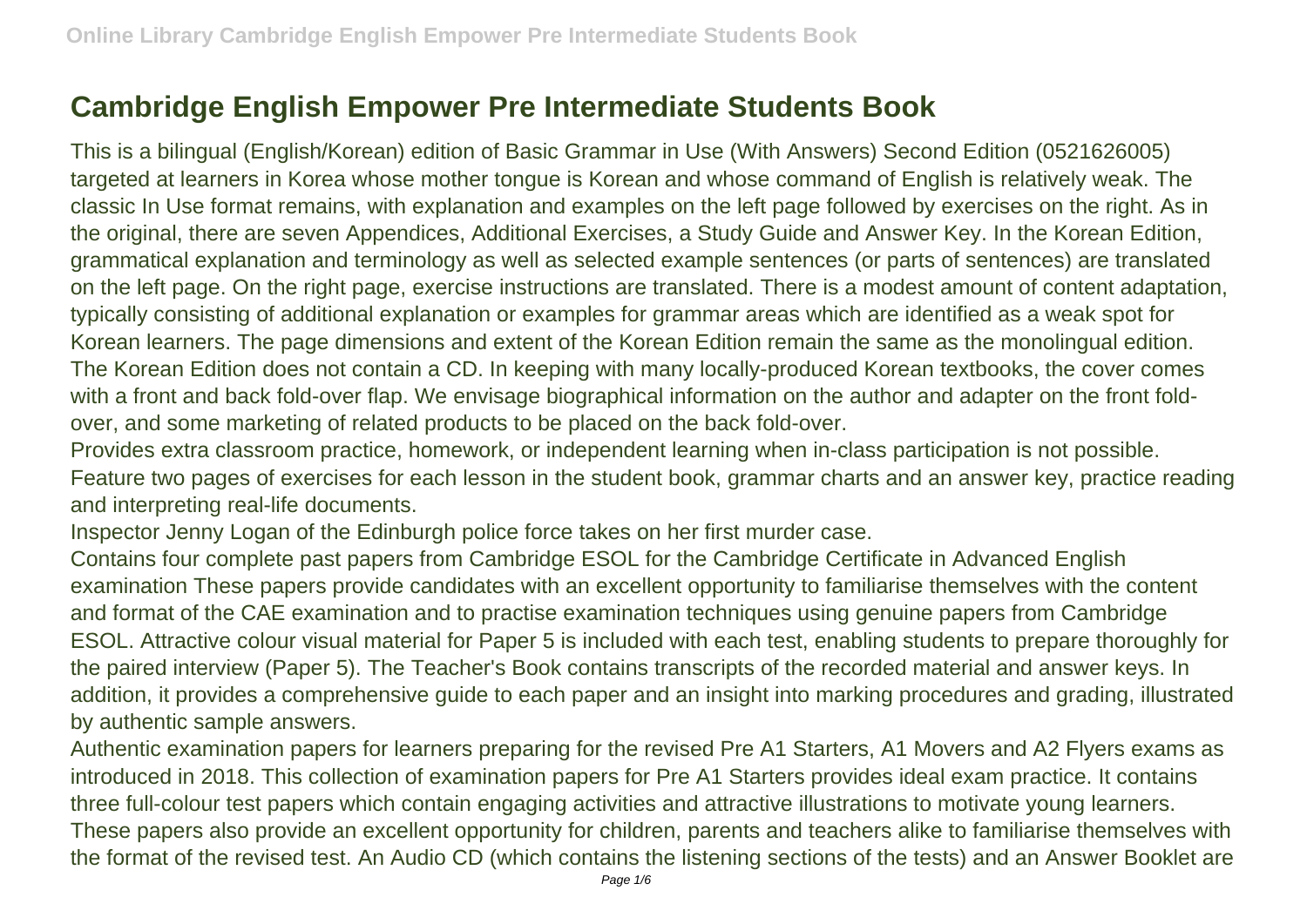## also available separately.

Life is an exciting new six-level adult series that turns learning English into an exploration of the world we live in by drawing on National Geographic content such as images, articles and videos. Student's Book contains: engaging tasks with fascinating NG content; review at end of each unit; grammar reference with practice activities. CEF: A1-C1. Cambridge English Empower is a general adult course that combines course content from Cambridge University Press with validated assessment from the experts at Cambridge English Language Assessment. The Upper Intermediate Student's Book gives learners an immediate sense of purpose and clear learning objectives. It provides core grammar and vocabulary input alongside a mix of skills. Speaking lessons offer a unique combination of functional language, pronunciation and conversation skills, alongside video filmed in the real world. Each unit ends with a consolidation of core language from the unit and focuses on writing within the context of a highly communicative mixed-skills lesson. This version of the Student's Book does not provide access to the video, assessment package and online workbook. A version with full online access is available separately.

Cambridge English Empower is a general adult course that combines course content from Cambridge University Press with validated assessment from the experts at Cambridge English Language Assessment. Pre-intermediate Presentation Plus provides the complete Pre-intermediate Student's Book and the Workbook content with built-in annotation tools, embedded audio, and class video in an easy-to-operate format for interactive whiteboards or computers and projectors. Challenge and inspire your teenage learners to think beyond language. THiNK Türkiye is a vibrant course designed to engage teenage learners and make them think. As well as building students' language skills, THiNK focuses on developing the whole learner: building critical thinking skills, positive values and a healthy self-esteem while helping them avoid common mistakes made by Turkish learners through corpus-informed content and support. Topics are chosen to appeal to and challenge teenagers, firing their imagination and ensuring effective learning, and helping prepare them for Cambridge Exams with built-in assessment-style practice.

By providing a solid theoretical basis, this book introduces modern finance to readers, including students in science and technology, who already have a good foundation in quantitative skills. It combines the classical, decision-oriented approach and the traditional organization of corporate finance books with a quantitative approach that is particularly well suited to students with backgrounds in engineering and the natural sciences. This combination makes finance much more transparent and accessible than the definition-theorem-proof pattern that is common in mathematics and financial economics. The book's main emphasis is on investments in real assets and the real options attached to them, but it also includes extensive discussion of topics such as portfolio theory, market efficiency, capital structure and derivatives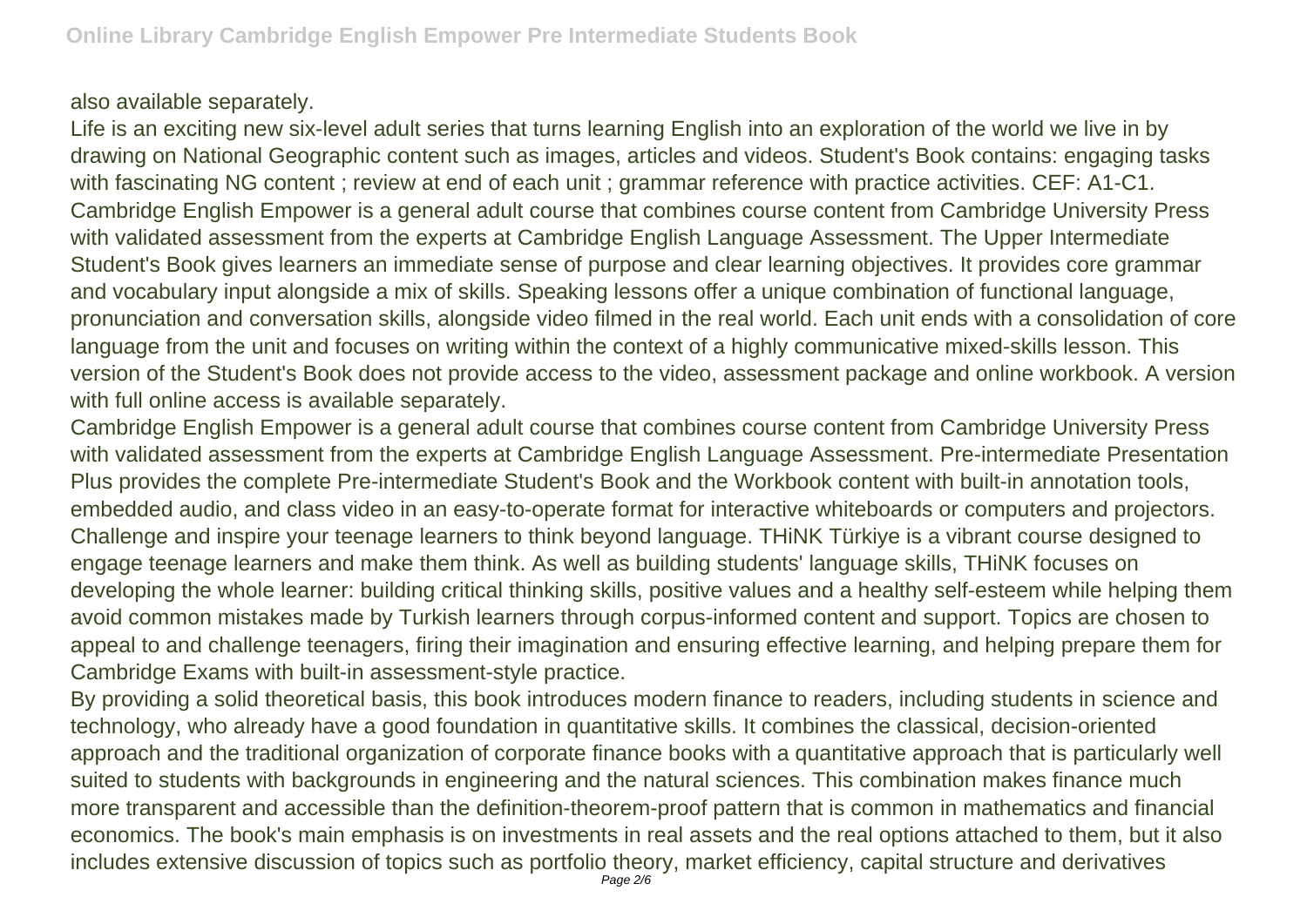pricing. Finance equips readers as future managers with the financial literacy necessary either to evaluate investment projects themselves or to engage critically with the analysis of financial managers. Supplementary material is available at www.cambridge.org/wijst.

New edition of widely-acclaimed textbook, including new sections on up-to-date topics for the 1990s.

Modern, original fiction for learners of English. Five stories about the senses: Arlo hates noise and has a plan to bring the world silence. Gopal uses smell to protect the memory of his sister. Journalist Kathy uses her blindness to get a clear picture of human characters. Daniel has a tongue that earns him a living but could also be his downfall. And Jamie learns to balance the benefits of t'ai chi in his search for health and happiness.

This early work by Earl Derr Biggers was originally published in 1930 and we are now republishing it with a brand new introductory biography. "Charlie Chan Carries On" is the fifth novel in the Charlie Chan series. Inspector Duff, a Scotland Yard detective and friend of Chan's, first introduced in Behind That Curtain, is pursuing a murderer on an around-the-world voyage; so far, there have been murders in London, France, Italy and Japan. While his ship is docked in Honolulu, the detective is shot and wounded by his quarry; though he survives, he is unable to continue with the cruise, and Chan takes his place instead. Earl Derr Biggers was born on 26th August 1884 in Warren, Ohio, USA. Biggers received his further education at Harvard University, where he developed a reputation as a literary rebel, preferring the popular modern authors, such as Rudyard Kipling and Richard Harding Davis to the established figures of classical literature. Following in their footsteps upon graduating, he himself began a career as a popular writer, penning humorous articles and reviews for the Boston Traveler. While on holiday in Hawaii, Biggers heard tales of a real-life Chinese detective operating in Honolulu, named Chang Apana. This inspired him to create his most enduring legacy in the character of super-sleuth Charlie Chan. The first Chan story "The House Without a Key" (1925) was published as a serialised story in the Saturday Evening Post and then released as a novel in the same year. Biggers went on to write five more Chan novels and all were licensed for movie adaptations by Fox Films. These films were hugely popular with several different actors taking the lead role of Chan. Eventually; over 40 films were produced featuring the character. Biggers only saw the early on-screen successes of Charlie Chan due to his death at the age of only 48 from a heart attack in April 1933.

The world's best-selling grammar series for learners of English. Basic Grammar in Use Fourth Edition is an American English selfstudy reference and practice book for beginner level learners (A1-B1). With simple explanations, clear examples, and easy to understand exercises, it is perfect for students who are learning on their own, but can also be used in the classroom. It comes with an easy to use answer key in the back of the book.

Cambridge English Empower is a general adult course that combines course content from Cambridge University Press with validated assessment from the experts at Cambridge English Language Assessment. The Class Audio CDs provide all the audio content from the Upper Intermediate Student's Book.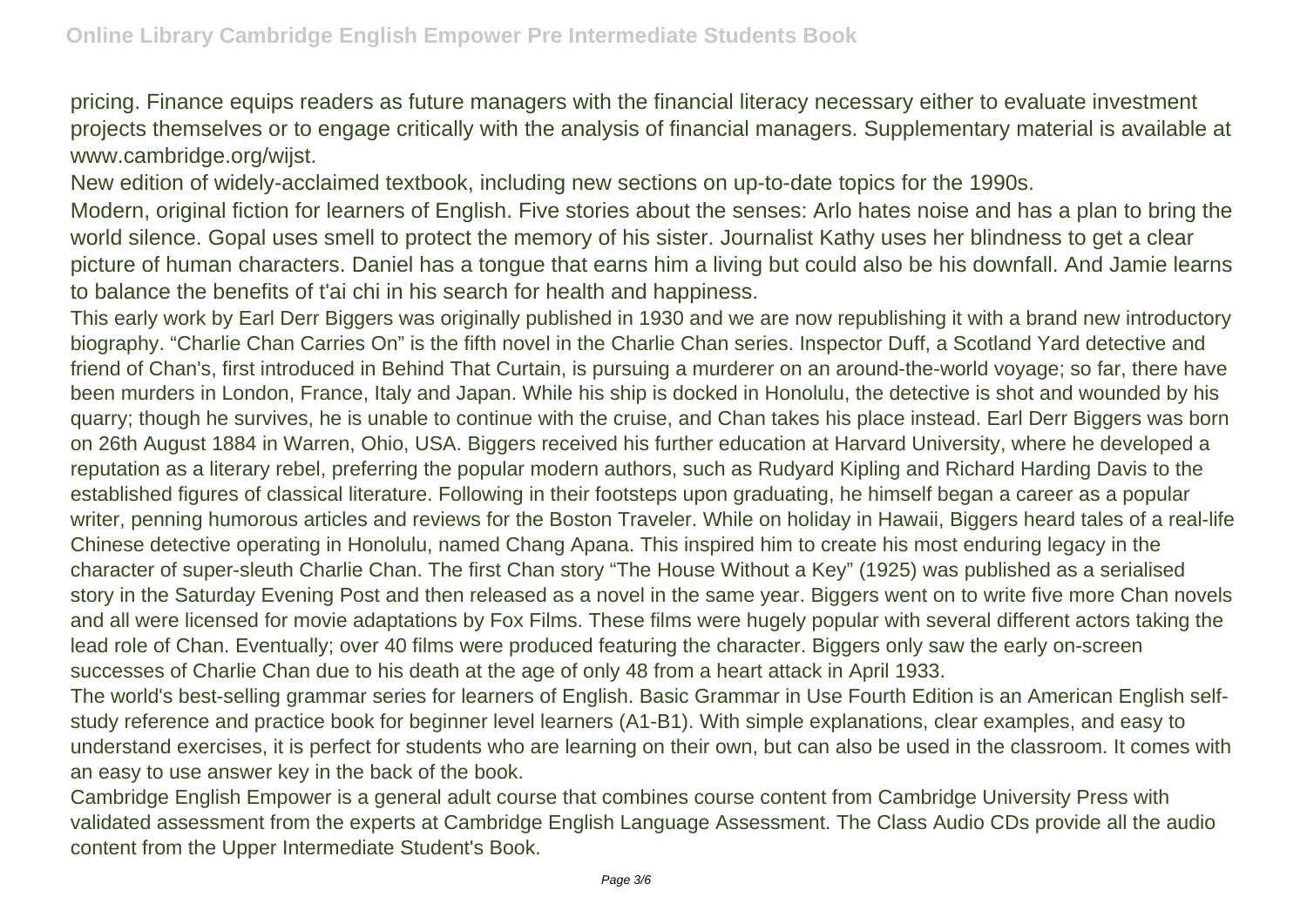## Cambridge English Empower Pre-intermediate Student's BookCambridge University Press

English Unlimited is a six-level (A1 to C1) goals-based course for adults. Centred on purposeful, real-life objectives, it prepares learners to use English independently for global communication. As well as clear teaching notes, the updated Advanced A and B Teacher's Pack (Teacher's Book with DVD-ROM) offers lots of extra ideas and activities to suit different classroom situations and teaching styles. The DVD-ROM provides a range of extra printable activities, a comprehensive testing and assessment program, extra literacy and handwriting activities for non-Roman alphabet users and clear mapping of the syllabus against the CEFR 'can do' statements. It also includes the videos from the Self-study Pack DVD-ROM for classroom use.

Cambridge English Empower is a general adult course that combines course content from Cambridge University Press with validated assessment from the experts at Cambridge English Language Assessment. Elementary Presentation Plus provides the complete Elementary Student's Book content and the Workbook content with built-in annotation tools, embedded audio, and class video in an easy-to-operate format for interactive whiteboards or computers and projectors.

This book provides teachers with practical ideas to bring teaching materials to life and get lessons off the page. It covers all four language skills and the language systems. The book also supports teachers to develop awareness of the aims of activities, and contains reflective tasks which consider how the activities enhance learning.

Touchstone, together with Viewpoint, is a six-level English program based on research from the Cambridge English Corpus. Touchstone uses a corpus-informed syllabus ensuring students are learning the language that people really use. Activities include a strong focus on inductive learning, personalized practice, and encouraging learner autonomy. Student's Book, Level 4A includes Units 1-6 of the Level 4 Student's Book and is at the intermediate CEFR level (B1-B2).

Easy and enjoyable to teach, Touchstone is packed with new and exciting ideas, offering a fresh approach to the teaching and learning of English.

Cambridge English Empower is a general adult course that combines course content from Cambridge University Press with validated assessment from the experts at Cambridge English Language Assessment. The Pre-intermediate Student's Book gives learners an immediate sense of purpose and clear learning objectives. It provides core grammar and vocabulary input alongside a mix of skills. Speaking lessons offer a unique combination of functional language, pronunciation and conversation skills, alongside video filmed in the real world. Each unit ends with a consolidation of core language from the unit and focuses on writing within the context of a highly communicative mixedskills lesson. This version of the Student's Book does not provide access to the video, assessment package and online workbook. A version with full access is available separately.

Neuroscience tells us that the products of the mind--thought, emotions, artistic creation--are the result of the interactions of the biological brain with our senses and the physical world: in short, that thinking and learning are the products of a biological process. This realization, that learning actually alters the brain by changing the number and strength of synapses, offers a powerful foundation for rethinking teaching practice and one's philosophy of teaching. James Zull invites teachers in higher education or any other setting to accompany him in his exploration of what scientists can tell us about the brain and to discover how this knowledge can influence the practice of teaching. He describes the brain in clear non-technical language and an engaging conversational tone, highlighting its functions and parts and how they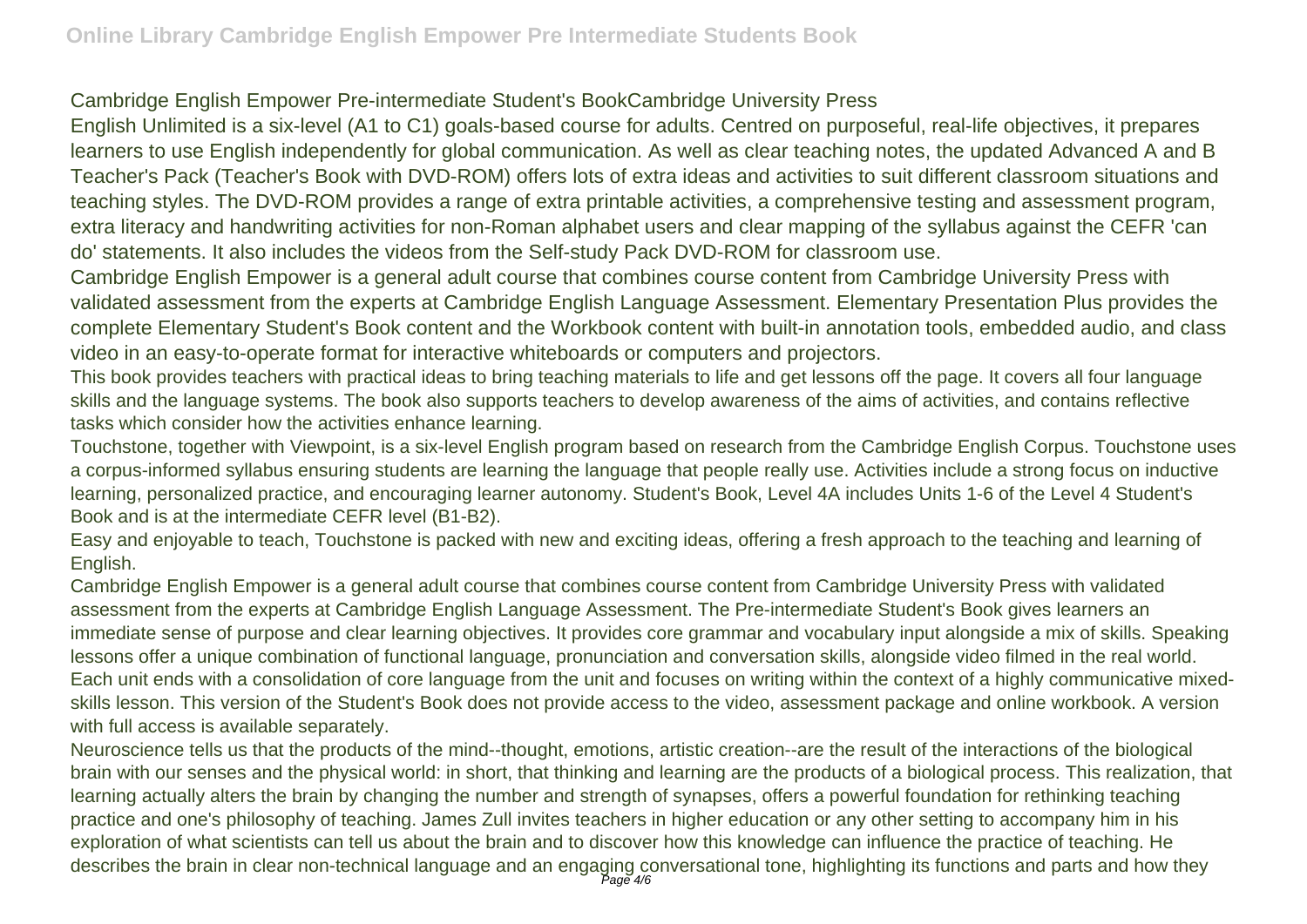interact, and always relating them to the real world of the classroom and his own evolution as a teacher. "The Art of Changing the Brain" is grounded in the practicalities and challenges of creating effective opportunities for deep and lasting learning, and of dealing with students as unique learners.

Cambridge English Empower is a general adult course that combines course content from Cambridge University Press with validated assessment from Cambridge English Language Assessment. The Pre-intermediate Teacher's Book offers detailed teaching notes for every lesson of the Student's Book. It includes extra photocopiable activities, keys to exercises and extra teaching notes.

Cambridge English Empower is a general adult course that combines course content from Cambridge University Press with validated assessment from the experts at Cambridge English Language Assessment. The Elementary Teacher's Book offers detailed teaching notes for every lesson of the Student's Book. It also includes extra photocopiable activities, keys to exercises and extra teaching notes.

"Touchstone is an innovative four-level series for adults and young adults, taking students from beginning to intermediate levels (CEFR: A1-B2). Based on research into the Cambridge English Corpus, Touchstone teaches English as it is really used. It presents natural language in authentic contexts, and explicitly develops conversation strategies so learners speak with fluency and confidence."--Page 4 of cover.

Cambridge English Empower is a general adult course that combines course content from Cambridge University Press with validated assessment from the experts at Cambridge English Language Assessment. The Elementary Student's Book gives learners an immediate sense of purpose and clear learning objectives. It provides core grammar and vocabulary input alongside a mix of skills. Speaking lessons offer a unique combination of functional language, pronunciation and conversation skills, alongside video filmed in the real world. Each unit ends with a consolidation of core language from the unit and focuses on writing within the context of a highly communicative mixed-skills lesson. This version of the Student's Book does not provide access to the video, assessment package and online workbook. A version with full access is available separately.

Cambridge English Empower is more than just a course book - it's a complete solution for effective learning and teaching! This new general English course for adult and young adult learners combines course content from Cambridge University Press with validated assessment from the experts at Cambridge English Language Assessment. Empower's unique mix of engaging classroom materials and reliable assessment, with personalised online practice, enables learners to make consistent and measurable progress.

Cambridge English Empower is a general adult course that combines course content from Cambridge University Press with validated assessment from the experts at Cambridge English Language Assessment. The Starter Teacher's Book offers detailed teaching notes for every lesson of the Student's Book. It also includes extra photocopiable activities, keys